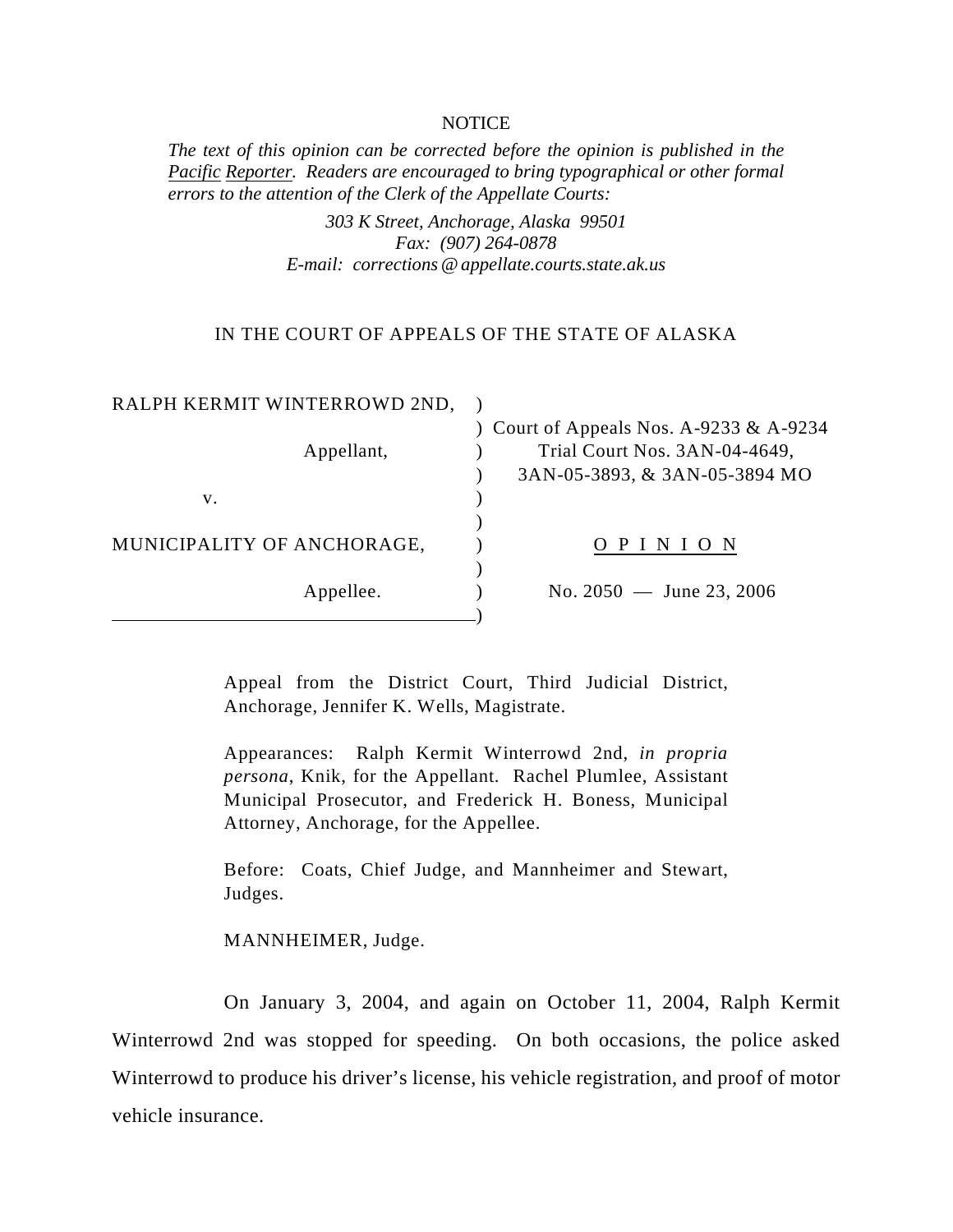During the January 3rd traffic stop, Winterrowd produced his driver's license and registration, but he did not produce proof of insurance. Instead, Winterrowd invoked his privilege against self-incrimination and his right to the assistance of counsel under the Fifth Amendment to the United States Constitution. Because Winterrowd did not produce proof of motor vehicle insurance, he was cited for violating Section 09.28.030(B)(1) of the Anchorage Municipal Code (failure to carry proof of motor vehicle insurance).

During the October 11th traffic stop, Winterrowd produced his driver's license, but he did not produce his vehicle registration or proof of insurance. Again, Winterrowd invoked his Fifth Amendment privilege against self-incrimination and right to counsel. This time, Winterrowd was cited for failing to produce proof of motor vehicle insurance upon the demand of a police officer, AMC 09.28.030(B)(2), and for failing to carry motor vehicle registration, AMC 09.52.020.

These three charges were jointly adjudicated in a single bench trial in the district court. At his trial, Winterrowd argued that, because he was subjected to a seizure of his person within the meaning of the Fourth Amendment, and because he thereafter invoked his privilege against self-incrimination and his rights to silence and to the assistance of counsel under the Fifth Amendment, he could not be penalized for failing to produce the documentation that the officers asked him for. The district court rejected this argument and found Winterrowd guilty of all three offenses.

Winterrowd now appeals his convictions, renewing the constitutional argument that he presented to the district court.

Winterrowd is correct that a motorist who is subjected to a traffic stop is "seized" for Fourth Amendment purposes. However, not all Fourth Amendment seizures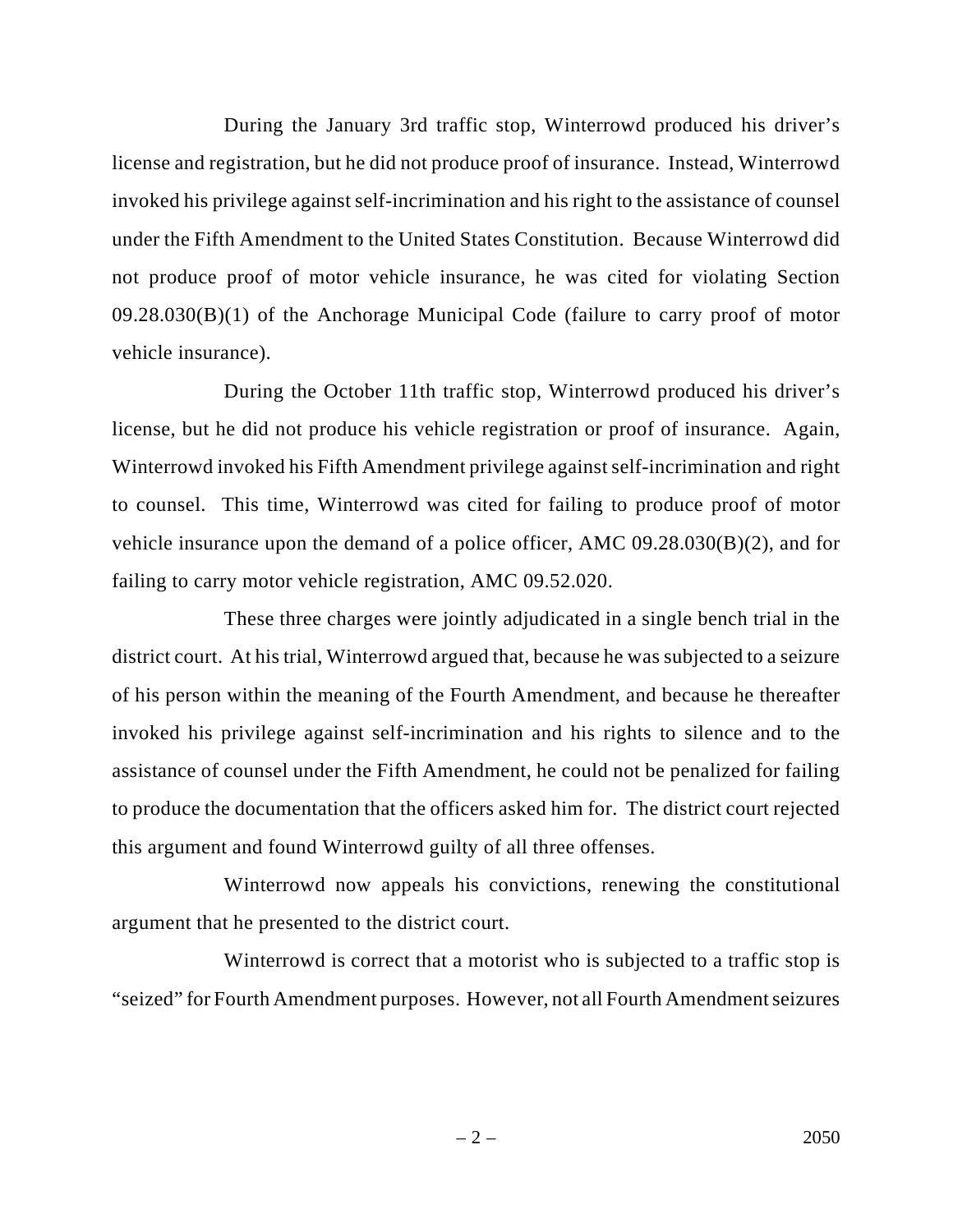amount to "custody" for purposes of *Miranda v. Arizona*.<sup>1</sup> That is, not all Fourth Amendment seizures trigger the Fifth Amendment rights to silence and to the assistance of counsel recognized in *Miranda*.

We addressed this point of law in *McNeill v. State*, 984 P.2d 5 (Alaska App.

1999):

Generally, in determining whether a person is in custody for *Miranda* purposes, a court must ask whether, "under the circumstances of the police interaction with the suspect, ... a reasonable person [would] have felt free to break off the interrogation and, depending on the location, either leave or ask the police to leave". [quoting *Long v. State*, 837 P.2d 737, 740 (Alaska App. 1992)] ... This wording suggests that *Miranda* warnings will be required whenever a person is "seized" for Fourth Amendment purposes, but that is not the law. The cases applying *Miranda* recognize that there are some Fourth Amendment seizures of temporary duration — most notably, routine traffic stops and other investigative stops — in which *Miranda* warnings are not required, even though the person is temporarily in custody and the police can properly ignore a request that the officers depart and leave the person alone.

*McNeill*, 984 P.2d at 6-7 (emphasis omitted), citing *Berkemer v. McCarty*, 468 U.S. 420, 439-440; 104 S.Ct. 3138, 3150; 82 L.Ed.2d 317 (1984) (holding that *Miranda* does not apply when a motorist is subjected to roadside questioning during a routine traffic stop); *Blake v. State*, 763 P.2d 511, 514-15 (Alaska App. 1988) (holding that police officers are not required to give *Miranda* warnings during an investigative stop unless and until the initial stop ripens into "custody" as that term is defined in *Miranda* jurisprudence). *See*

<sup>384</sup> U.S. 436, 86 S.Ct. 1602, 16 L.Ed.2d 694 (1966). <sup>1</sup>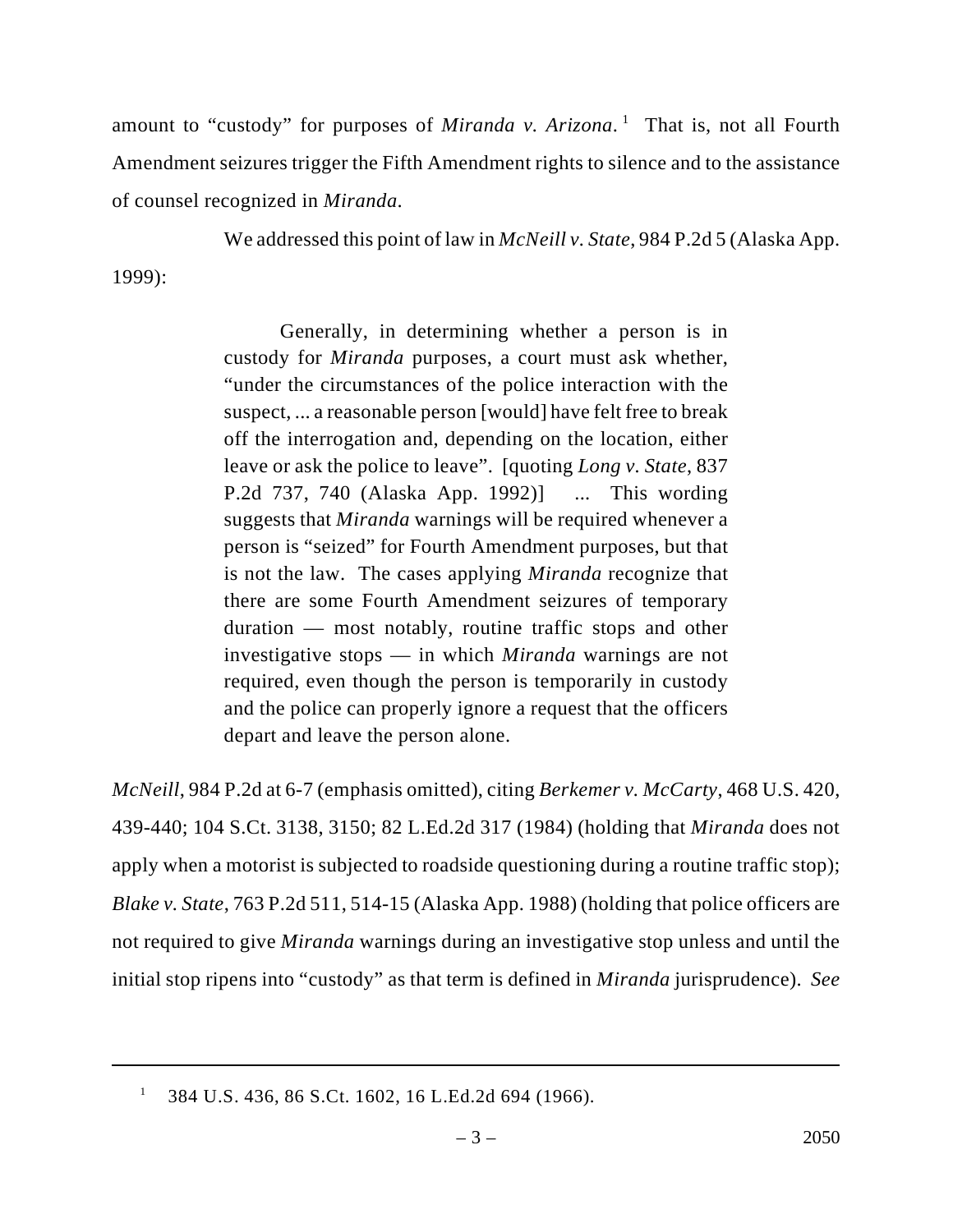*also* Wayne R. LaFave, *Search and Seizure: A Treatise on the Fourth Amendment* (4th ed. 2004), § 9.3(b), Vol. 4, pp. 367-377.

In his reply briefs, Winterrowd asserts that he is not attempting to raise a *Miranda* issue. Instead, Winterrowd asserts, he is relying on the Fifth Amendment rights to silence and to the assistance of counsel that the law gives him apart from *Miranda*. But in roadside encounters like the ones in these cases, there is no Fifth Amendment right to silence or to counsel apart from situations of custodial interrogation as defined in *Miranda* jurisprudence. *See State v. Garrison*, 128 P.3d 741, 747 (Alaska App. 2006) (holding that, because the defendant was not in custody for *Miranda* purposes, the police could continue to question him despite his arguable request for an attorney).

Because Winterrowd's traffic stops did not constitute "custody" for *Miranda* purposes, the police could continue to ask Winterrowd to produce his vehicle registration and proof of insurance even after Winterrowd invoked his Fifth Amendment rights to silence and to the assistance of counsel — because those rights did not apply in Winterrowd's situation.

The remaining issue is whether Winterrowd, by invoking his privilege against self-incrimination, could lawfully refuse the police officers' demands that he produce his vehicle registration and proof of insurance. The answer is "no": motorists have no Fifth Amendment right to refuse authorized police requests for production of their vehicle registration and proof of insurance.

*See Larkin v. Hartigan*, 620 N.E.2d 598, 602 (Ill. App. 1993) ("There is nothing unconstitutional about requiring a vehicle owner to verify [that] his insurance sufficiently meets all legal requirements."); *People v. Goodin*, 668 N.W.2d 392, 395-96 (Mich. App. 2003) (motorists have no Fifth Amendment privilege to refuse to produce their driver's license, registration, and name and address).